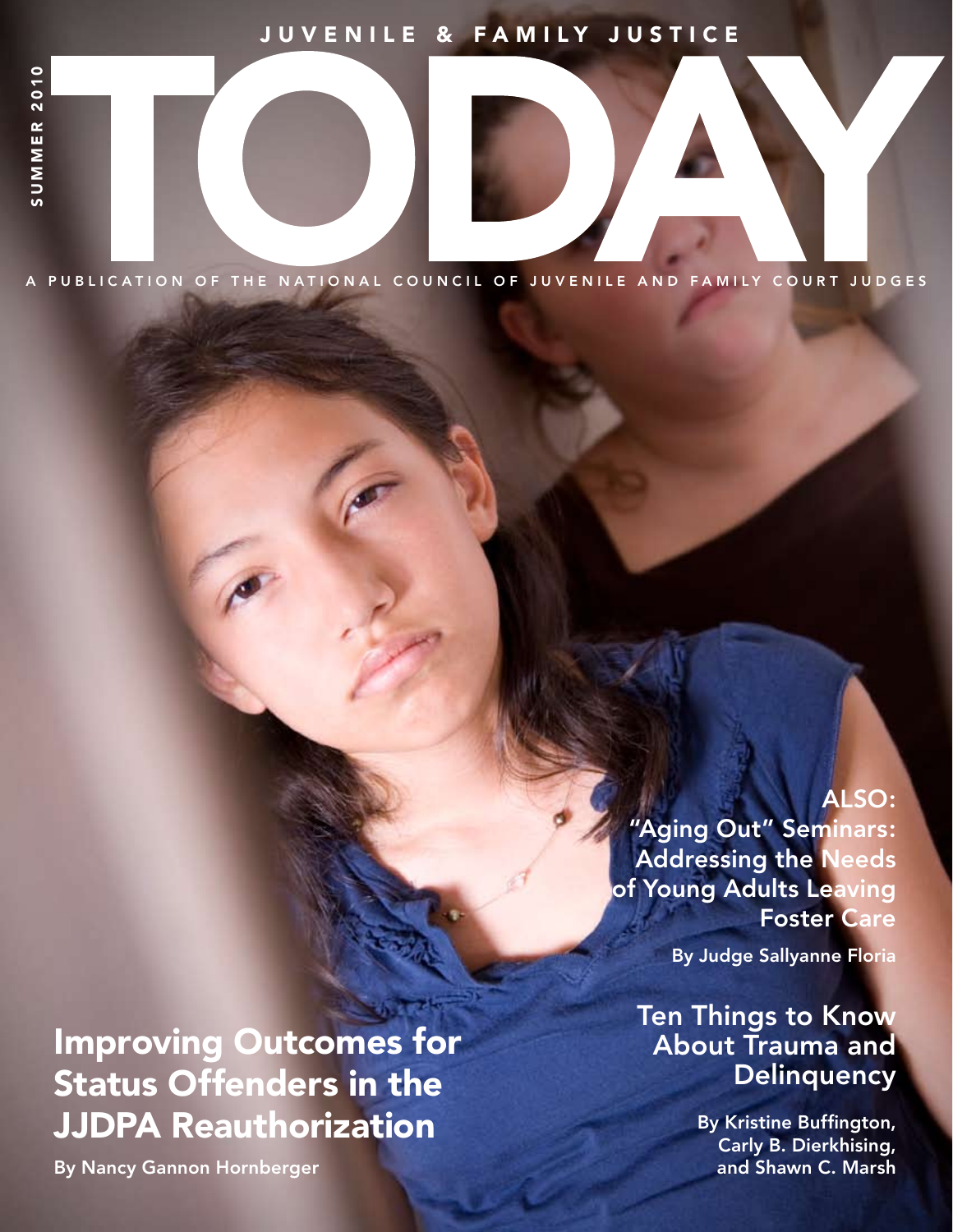# Improving Outcomes for Status Offenders in the JJDPA Reauthorization

*By Nancy Gannon Hornberger*

14 JUVENILE AND FAMILY JUSTICE TODAY IN A 1990 FOR AND FAMILY JUSTICE TODAY IN A 1990 FOR AND 1990 FOR AND 1990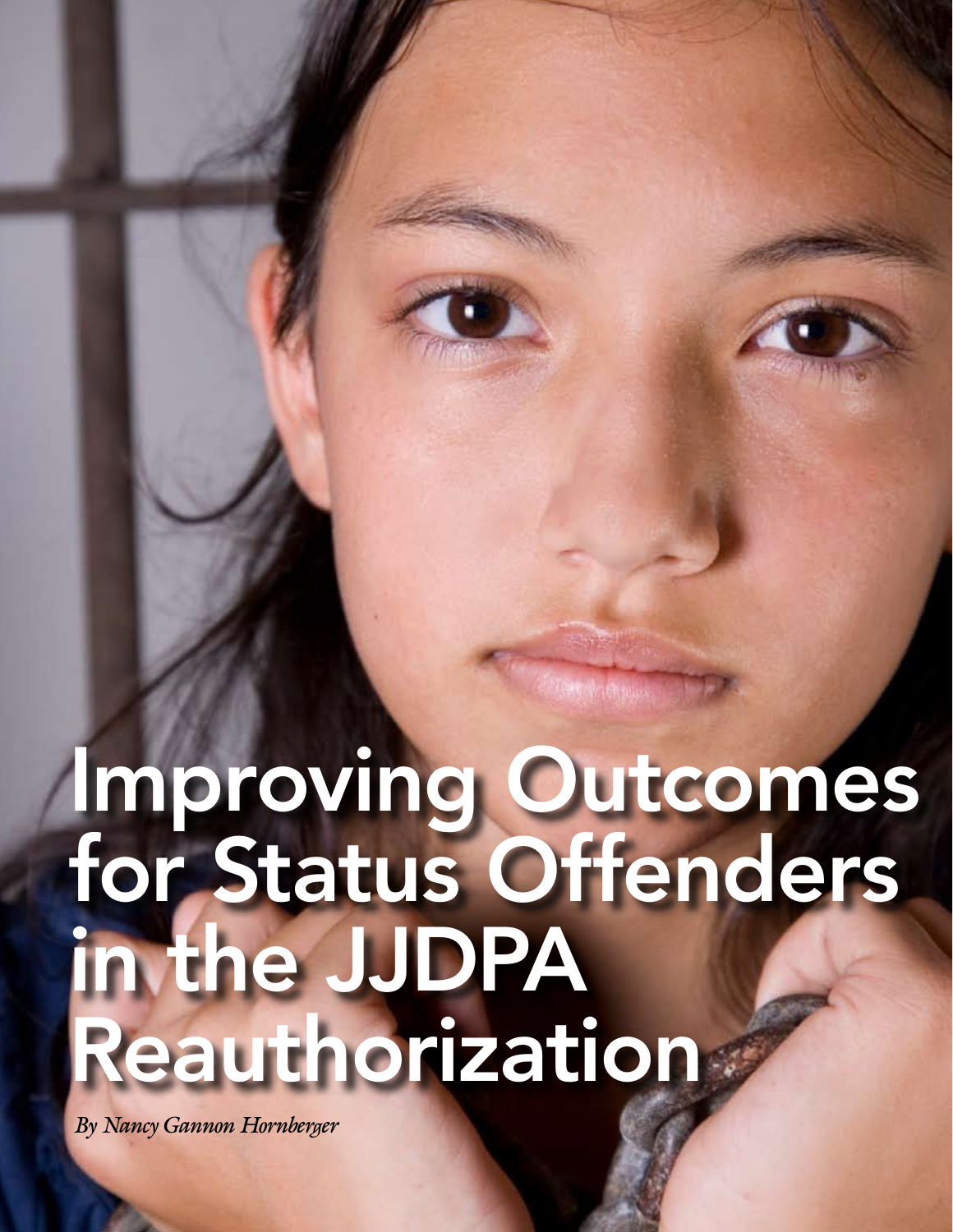F or more than 35 years, the federal Juvenile Justice and Delinquency Prevention Act (JJDPA)<sup>1</sup> has set high standards for best practices and established safeguards for the care and custody of children and teens involved with the delinquency court. By any measure, it has been a successful law, generating both widespread positive change and voluntary compliance by states and localities with its primary goals and requirements. Today, 55 of the 56 states and territories eligible to participate in the JJDPA do so, and more than 85% are in compliance with its core requirements.

Since its enactment in 1974, the over-riding goal of the JJDPA has been to prevent harmful and unnecessary confinement of children and teens, while enhancing public safety and family well-being through comprehensive delinquency prevention efforts. To support its key purposes, the JJDPA created a unique partnership between states and localities with a federal office dedicated to juvenile matters with the U.S. Department of Justice—the Office of Juvenile Justice and Delinquency Prevention (OJJDP)—and established incentive grants to engage states and localities in system reforms.

Title II of the JJDPA is perhaps best known for its core requirements to which federal formula grants are tied. Title II stipulates that states may receive a full share of the federal funds if they comply with four core requirements, one of which prohibits the placement of status offenders in locked detention. Just six years following enactment of this JJDPA requirement to "Deinstitutionalize Status Offenders," it was modified in 1980 under pressure from judges, to allow judges to detain status offenders alongside delinquent offenders if a juvenile status offender is found to have violated a valid court order: the Valid Court Order (VCO) exception.

#### CURRENT STATUS OF JJDPA LEGISLATION

The U.S. Senate has taken initial steps to reauthorize the JJDPA with the full force of updated research and contemporary understanding of the challenges of delinquency prevention. The current bill, S. 678,<sup>2</sup> authored by Senators Leahy, Kohl, Specter and Durbin, boasts bipartisan co-sponsors and advances principles widely embraced by more than 360 national, state, and local organizations (see sidebar below). The policy advances in S. 678 are primarily aimed at bolstering and updating the JJDPA core requirements, as follows:

- Extends the requirements regarding removal of juveniles from adult jails and lock-ups, and ensures sight and sound separation between youth and adult inmates whenever they are confined together, so that this requirement would protect all youth under the age of 18 held pre-adjudication, whether charged in juvenile or criminal court;
- Strengthens the Disproportionate Minority Contact (DMC) requirement by directing states to take specific steps including data collection and analysis, measurement, and evaluation;
- Increases funding as well as training and technical assistance for alternatives to detention and to support a continuum of researchbased services to meet unmet needs of court-involved youth and their families, including screening, diversion, assessment, treatment, and re-entry services;
- Restores funding designed to support these provisions and other purposes of the JJDPA.

Senator Cardin and then-Senator, now Vice President Biden, championed a significant change to the DSO requirement in the 110th Congress that has carried over to the current bill. This amendment would require states to phase-out use of the VCO exception within three years after enactment of the legislation, with limited hardship extensions. In addition, the bill requires states to enact procedural safeguards and limits on lengths of stay for status offender detention, all of which apply until states are able to eliminate the VCO altogether. This amendment prevailed and gained greater congressional, practitioner, and public support in the current bill, S. 678. This spring, the National Council of Juvenile and Family Court Judges (NCJFCJ) gained national recognition and widespread support for its position to fully support the active Senate reauthorization bill, including its provision to phase-out the VCO exception and return to the original intents of the DSO core requirement. This action by NCJFCJ has been widely applauded by OJJDP Acting Administrator Jeff Slowikowski and others.

To date, several hearings have been held by the U.S. House committees of jurisdiction for JJDPA reauthorization, also addressing the elimination of the VCO in testimony by judges and juvenile justice practitioners from states where the VCO exception is permissible, as well as those where it is not. No bill has yet been introduced in the House.

# Act-4-JJ Campaign Principles for Reauthorization of the JJDPA:

- I. **Keep children and youth out of the justice system:** Whenever possible, keep children and youth out of the juvenile and criminal justice systems by addressing their needs and those of their families early and effectively.
- II. **Ensure equity and competence:** Do everything possible to ensure equity and competence with regard to race, ethnicity, culture, language, gender, and sexual orientation, in legal representation before the courts and throughout all system practices and policies.
- III. **Ensure responses appropriate to a young person's age and stage of development:** Do everything possible to ensure that children and youth in the justice system are treated in an age-appropriate manner and provided with developmentally appropriate, evidencebased services and supports. Ensure, when needed, that sanctions are appropriate to a youth's age and offense.
- IV. **Strengthen the federal partnership with state and local governments:** Strengthen the federal role in supporting state and local needs by providing sufficient resources and appropriations for jurisdictions to effectively implement the JJDPA, to fully comply with its core requirements/protections and to ensure state and local adherence to high standards of performance.

For more information: www.act4jj.org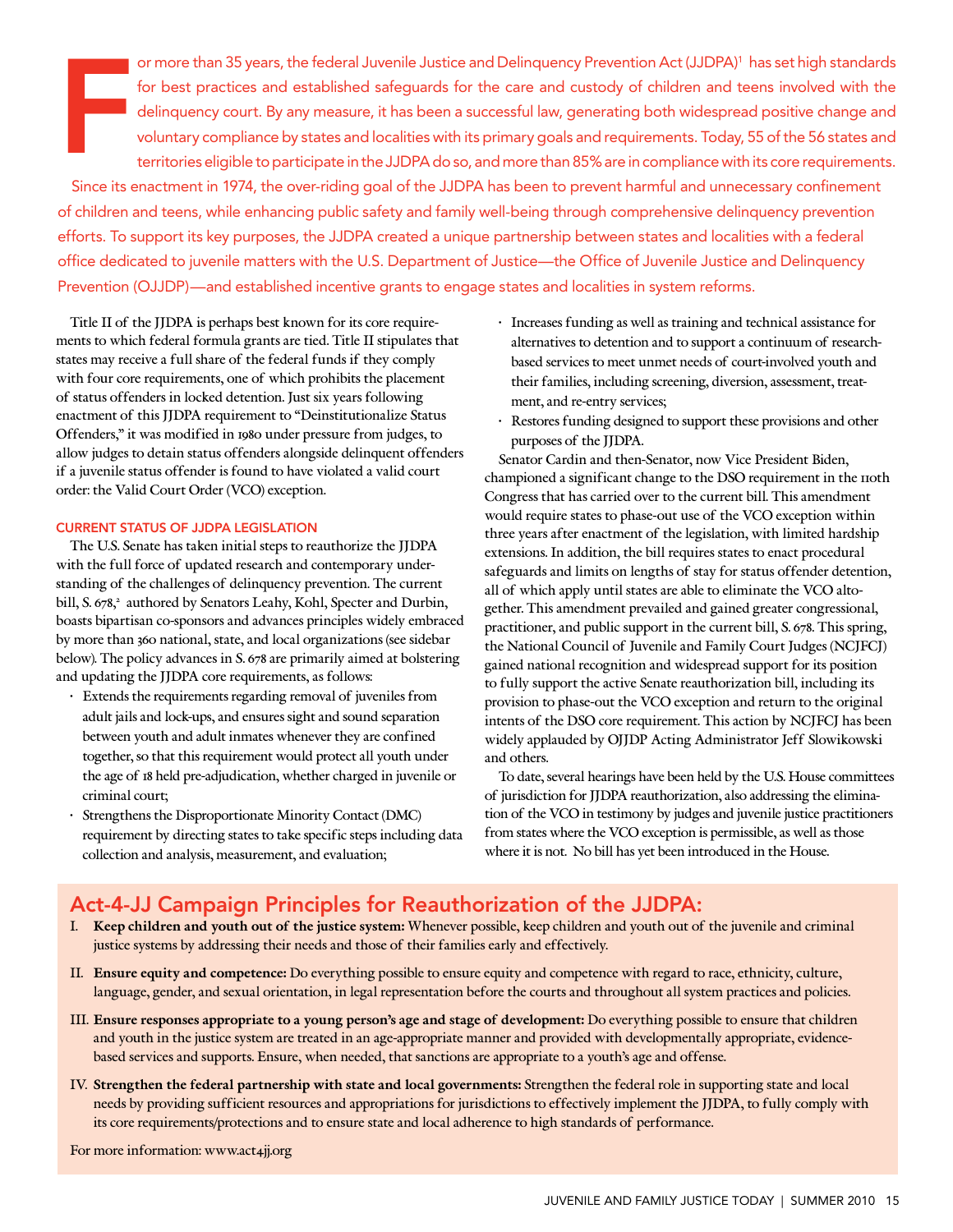#### Re-evaluating the VCO Exception

To effectively address the complex needs and circumstances related to juvenile status offenders, a common definition is helpful. In general, across the United States a status offense is a type of misbehavior best described as illegal conduct for children only; these offense categories exist only because of the minor status of the offenders involved. There are three primary types of status offenses: habitual truancy, running away from home or foster care, and incorrigibility or behavior found to be beyond the control of parents/guardians. With some variation from one jurisdiction to another, other status offenses include violating curfew, as well as use of tobacco and alcohol. Adults who perform these same acts are not subject to court sanction. Therefore, it is the status of childhood, in combination with the troubling nature of these actions that may subject a child to court review.

Many questions have been raised about the effectiveness of sanctioning status offenders to secure detention where they are co-mingled with delinquent offenders and their liberty and access to community supports curtailed. The greatest concern is that too often they are not being placed in the least restrictive, pro-social, safe and rehabilitative environments. Nearly 20% of status offenders, technical parole violators and non-offenders are placed in living units with youth who have killed someone and more than 25% reside with felony sex offenders. In addition, while in placement, more than half of all of these less serious offenders participate in programming with youth who have been charged with murder and/ or rape.<sup>3</sup>

The nation is split. Twenty-five U.S. states and territories do not allow or do not use the VCO exception; in 30 states [hereafter, "states" is used as a generic term to describes states, territories, and Washington, D.C.], the VCO exception is allowable, and typically used on a limited basis by a single court or small number of judges. When surveyed in 2008, 44% of compliance staff across the states cited the DSO core requirement as presenting the "greatest challenge to maintaining state compliance" with the JJDPA, and pointed to use of the VCO exception as the reason.4

Currently, OJJDP reports that the VCO exception is used approximately 12,000 times per year in these 30 jurisdictions. Yet, nearly 60% of all such uses of the VCO occur in just three states: Kentucky, Washington and Texas.<sup>5</sup> Notably, several states that allow for the use of the VCO exception are modifying their laws and practices to reduce and eliminate detention of non-offenders and status offenders. For instance, Alabama, Idaho, Louisiana, Michigan, Ohio, and Utah have recently cut by more than half the use of the VCO exception through a range of actions including procedural and administrative changes, legislation, and alternatives to detention.

When the DSO requirement was codified in the JJDPA initially, without the VCO exception, it had substantial impact. In his statement of support for the 1974 JJDPA, Senator Specter cited 200,000 as the documented annual rate of detention orders involving status offenders and non-offenders. Between 1974 and 1980, referrals of status offenders to juvenile court decreased by 21%, and detention of status offenders was cut in half.<sup>6</sup> States and local jurisdictions desiring to meet the federal standards and participate in the JJDPA modified their laws and practices to prohibit detention of status offenders, and re-purposed funding resources and other resources to create alternative services and sanctions.

By the time the Congress reauthorized the JJDPA in 1992, as the number of status offenders embroiled in the delinquency system rapidly increased, procedural and due process safeguards were added to the DSO requirement and the VCO exception, both in law and in regulation, to guard against prolonged detention of non-offenders and status offenders. Despite mixed opinion and practice, status offender detentions have been driven down from a high of approximately 200,000 per year across all 56 states to approximately 6,000 per year in just three states and another 6,000 in the remaining 27 states.

 Today, the VCO exception, although cited by some judges as necessary to effectively enforce the law, is considered to be outside of the norms of juvenile justice best practice. There is widespread agreement with the DSO requirement in non-VCO states, where a range of remedies have been used by courts to grant services and sanctions to youth. Overcoming laws that allow detention of status offenders and/ or practices that channel non-offenders and status offenders toward the court has been achieved wholesale in some states. Congressional champions, OJJDP, and others calling to phase-out and eliminate use of VCOs see that states, given time, increased resources, training and technical assistance, and determination can make needed changes, and stand ready to help.

#### Kentucky's Ongoing Efforts to Reduce Detention of **STATUS OFFENDERS**

Efforts underway in Kentucky, one of the three states with the highest rates of VCO use, illustrate momentum for reform. To adopt more effective, cost-efficient practices and better meet the needs of status offenders and their families, the state's Department of Juvenile Justice (DJJ), Administrative Office of the Courts (AOC), Department of Community-Based Services, and members of the state legislature teamed together to reduce and move toward elimination of the use of VCOs.

Central to the Kentucky reform, the DJJ supports Detention Alternatives Coordinators who actively work with county courts to encourage and support judicial leadership and to assist in the provision of the most updated information regarding:

- JJDPA requirements for DSO, as well as those of the newly adopted Kentucky law (HB 384) that defines non-offenders to include status offenders and explicitly prohibits detention of non-offenders;
- Detention alternatives available to judges, including electronic monitoring with daily intensive case management, emergency shelter care, a field release program to safe holding sites in the community, and private providers of staff-secure residential care;
- How the AOC and DJJ work together to prevent detention of non-offenders/status offenders and prevent violations of state and federal laws.

Kentucky has also used cost incentives and disincentives to spur change. DJJ charges counties for reimbursements when status offenders are held in detention (\$94 per day per youth). Additionally, the JJDPA State Advisory Group in Kentucky provides funding for muchneeded emergency shelter beds and will partner with DJJ and AOC to provide information on best practice approaches for addressing status offenders. Kentucky demonstrates better outcomes for youth and families at significant cost savings: \$168 per youth per day for secure detention *versus*

- \$23 per youth per day for electronic monitoring and intensive daily case supervision;
- \$75 per youth per day for therapeutic foster care;
- \$93 per youth per day for emergency, staff-secure shelter care.

As a result of these reforms, Kentucky has reduced use of VCOs by nearly 15% from approximately 2,000 uses in 2006 to fewer than 1,700 in 2008, with no adverse effects.7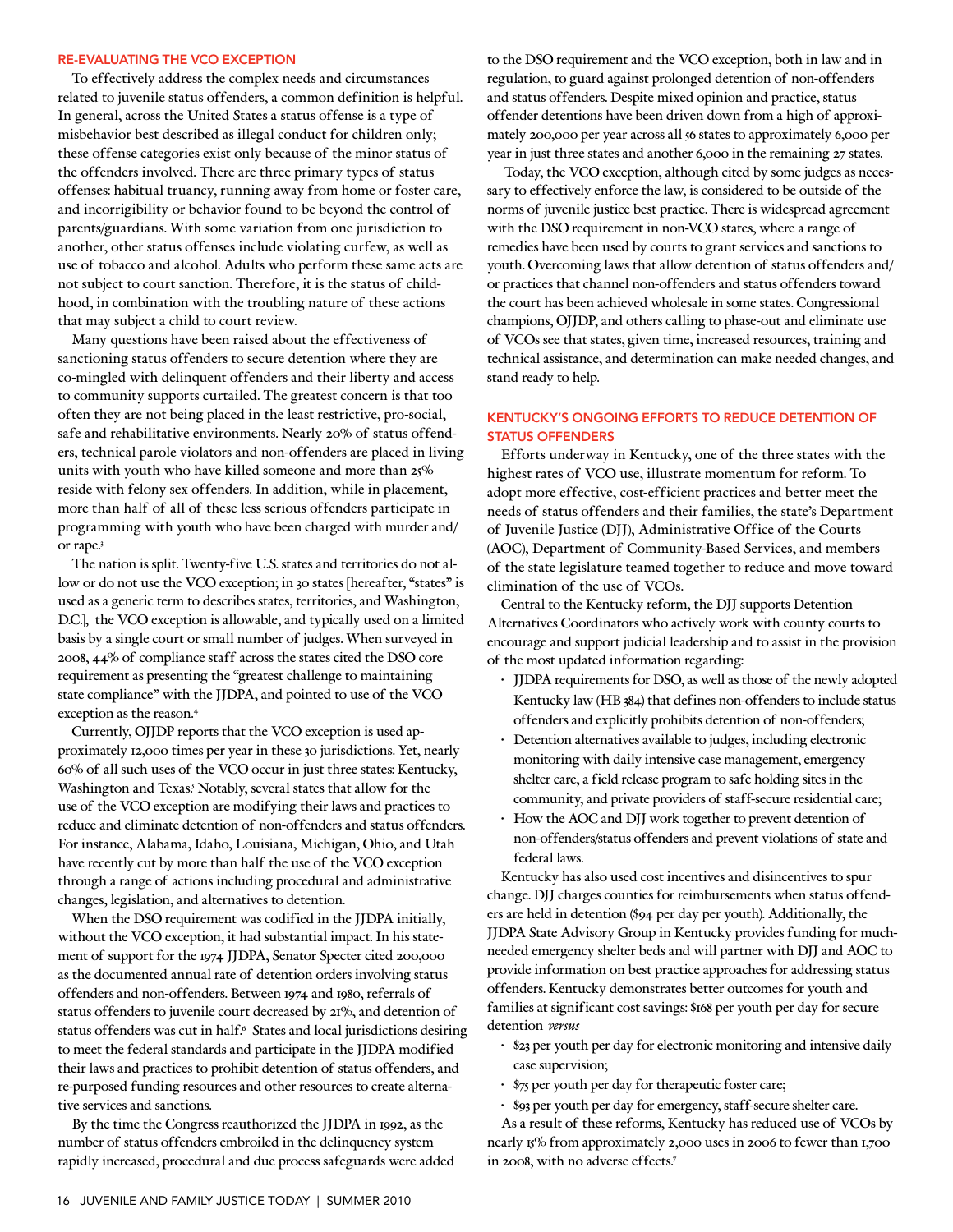#### Benchmarks from States that Prohibit and Limit Status Offender Detention

Connecticut offers a striking example among many states trending toward administrative, legal, and practice changes to prevent detention of status offenders. Until recently, Connecticut allowed courts to detain status offenders for VCOs. Yet, the state's General Assembly changed the law in 2007 and directed funding to family support centers, as well as community-based case management and services, including crisis intervention services. Within 18 months, Connecticut's detention of status offenders due to VCOs fell from 300 per year to zero, and positive youth and family outcomes increased.8

New York, which never allowed use of VCOs, amended its laws in 2005 to prohibit any form of detention of non-offenders/status offenders and to close possible "loopholes" with an overall goal of reducing out-of-home placements. The statutory changes also included enhancing diversion requirements. To comply with the new law, New York counties utilize crisis response systems, intensive probation supervision and partnerships with family-centered, evidence-based interventions. Out-of-home placements of status offenders decreased by 28% following the changes in the law.<sup>9</sup>

Iowa and Pennsylvania classify status offenders as dependent youth to be served by the child welfare system, rather than allowing them to be processed through the juvenile justice system. Strategies in both states involve statutory mandates prohibiting the secure detention of status offenders and funding schemes to support the prohibition. For example, Pennsylvania reimburses its counties at 80% when status offenders are placed in community settings versus lower rates of reimbursement when they are placed in residential settings.<sup>10</sup>

#### Best Practices to Avoid Detention of Status Offenders

When asked by Kentucky Congressman John Yarmuth during a JJDPA hearing in 2007 how to address over-reliance on detention of status offenders, Paul Lawrence, the Presiding Justice of the Goffstown (NH) District Court, stated, "You have to take that option off the table." He went on to say that detention of status offenders has never been an option in his state so there is no perception that it is necessary for accountability or that judicial authority is undermined. He added:

"Judges on the juvenile bench possess considerable power over the life pathways of young people and their families, particularly those that are vulnerable, troubled and fragile. Given this power, what judges do may prove productive and helpful, or regrettably, cause unintended harm. Every time a judge shepherds a young person through the juvenile justice system, he/she must be certain that all steps have been taken to enhance the youth's competencies before imposition of predominantly retributive measures. In fact,

if judges—as well as congressional and federal decision makers—are to do what is best for children and youth involved in the courts, we would make a primary commitment in juvenile justice much like the Hippocratic Oath: first, do no harm."11

If, as Judge Lawrence suggests, detention of status offenders is off the table—what then? The following provides strategies and approaches used by diverse jurisdictions across the United States to address the main concerns related to status offenders: habitual truancy, running away, and incorrigibility.

#### Best Practices in Addressing Habitual Truancy

Ensuring student safety, increasing student achievement, and enhancing the potential for youth to graduate from high school especially for habitually truant students—are widely shared goals among judges, juvenile court professionals, parents, and educators. Turning around repeated, habitual truancy may be difficult and take time, but it is possible.

Research from the University of Wisconsin-Madison demonstrates that sanctions that increase student absences, like juvenile detention, are far less effective at reducing truancy than approaches that target risk factors at the student, family, school, and neighborhood levels. "Research shows the child needs attachment to school, to work out issues there; to be successful and eventually graduate," says Glenn Larson, supervisor of the youth and delinquency unit of the Racine County (Wis.) Human Services Department.12

Youth, particularly with special needs and/or multiple unmet needs, who experience a period of detention are far less likely to return to school and complete high school. When youth return to school after incarceration, within a year of re-enrolling two-thirds to threequarters have withdrawn or dropped out of school.<sup>13</sup>

Non-detention interventions for habitual truancy, found to be impactful, include:

- Truancy abatement programs/officers at the local school district level that assess the individual circumstances and needs of youth referred for possible prosecution and divert them to supportive community and home-based services;
- Codes and laws that compel school districts to establish graduated sanctions and alternatives to detention/incarceration for children charged with truancy, including cases of chronic truancy in violation of a court order or in contempt of court, as well as cases of youth subject to suspension and/or expulsion from school;
- Placement in alternative schools often accompanied by case supervision/probation and daily contact;
- Specialized alternative education settings for girls, youth with special needs, and youth in re-entry from institutional care;
- Extended-day programs which provide enriched education,

### Additional online resources:

**Act-4-JJ Campaign:** Information on the Juvenile Justice and Delinquency Prevention Act, including fact sheets and testimony: http:// act4jj.org/

**American Bar Association:** Information on "Representing Juvenile Status Offenders": http://new.abanet.org/child/Pages/rjso\_pre.aspx

**Coalition for Juvenile Justice (CJJ):** Information on policy positions and reports representing the views of the JJDPA State Advisory Groups: http://www.juvjustice.org/

**Office of Juvenile Justice and Delinquency Prevention (OJJDP)** at the U.S. Department of Justice: Information and resources regarding status offenders: http://ojjdp.ncjrs.gov/search/topiclist.asp (click on Status Offenses).

**Vera Institute of Justice:** Information on its work to improve outcomes for youth and families in crisis with the MacArthur Foundation's Models for Change project: http://www.vera.org/project/models-change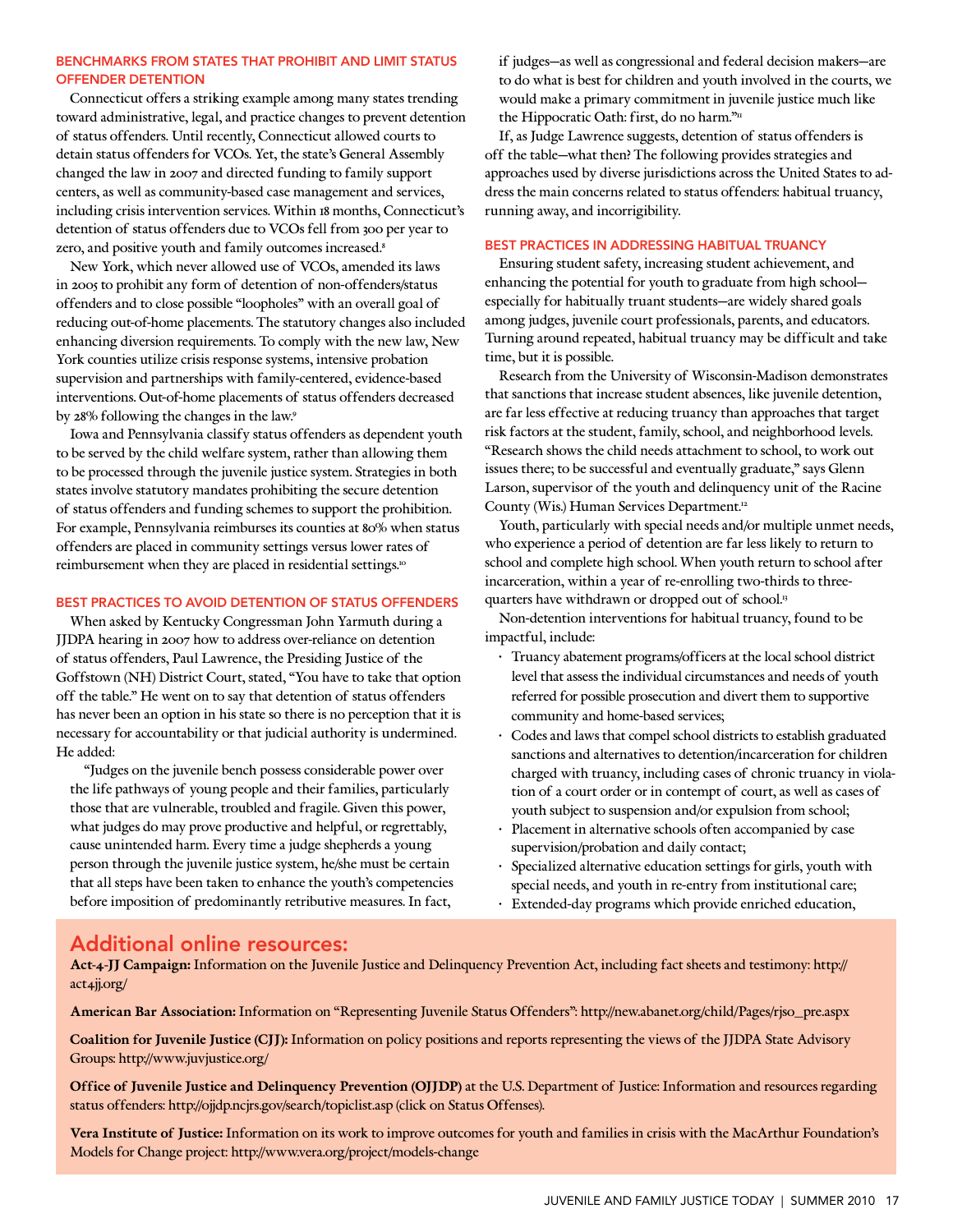

supportive counseling, and youth development opportunities beyond the typical school day, often accompanied by meal programs, health services, and access to laundry and transportation;

• Day reporting centers, alternative schools, or smaller cohorts within a mainstream school that have a strong education/remedial education component.

As needed, non-detention sanctions used by various jurisdictions include:

- Suspension/revocation of a teen driver's license;
- Parental fines;
- Court requirements for parental engagement in a treatment plan to reverse the truancy;
- Electronic monitoring with daily case supervision.

Incentives used by some jurisdictions include:

- Monetary incentives for youth who attend school for 60 or more days, consecutively;
- Monetary incentives for youth who increase their grades/academic performance or who achieve graduation;
- Vouchers for transportation, babysitting, tutoring, etc.;
- Assisting youth to access employment and juggle work and school.

#### Best Practices in Addressing Runaways

When Connecticut quickly enacted its prohibitions on locked confinement of status offenders, one of the most salient concerns pinpointed runaway and homeless girls found in dangerous circumstances. For instance, questions were raised about what to do with girls who had run from foster homes, surrogate care, or protective custody and were living on the streets in the company of adult men. Drawing on the core principle of tailoring service decisions to the needs of girls, the state undertook a comprehensive review of court-involved girls, conducted focus groups with them and their families, as well as with judges, court professionals, and service providers, and re-aligned its continuums of care to ensure that a range of non-detention options would be available. Critical to the process was investigating the relationships between sexual abuse and/or family trauma and troubling behavior such as aggression, substance use, depression and suicide, defiance, truancy, running away, and sexual acting out.<sup>14</sup>

One key decision Connecticut made was to guard against youth "failing" in residential placement or treatment by making placement decisions in the context of a network of actors and providers. The networks are managed by parole (probation) to ensure consistency, continuity, and case coordination with a team approach, engaging

wrap-around services, schools, employers, families, mentors, and hospitals for crisis stabilization and trauma care.

In Minnesota, a nurse intervention program designed to help sexually exploited runaway girls and their families has enabled the girls to re-connect to family life, school, and health care, while reducing trauma and restoring healthy behavior. Research has shown that girls in the program experience significant improvements in family and school relationships, self-esteem, and grades. Researchers also found significant reductions in emotional distress, substance use, suicide attempts, and risky sexual behavior.<sup>15</sup>

Judges across the nation faced with determining what to do with runaway and homeless youth who are sexually exploited and/or selfinjurious cite protective custody as a needed option to ensure the safety of the youth involved. Yet, in non-VCO states, short protective custody cannot and does not equate with locked detention in delinquency facilities. Instead, a range of trauma-reducing interventions are utilized for girls and boys to help them and their families rebuild their lives:

- Sustained family intervention and reunification supports;
- Family support teams;
- In-home child and adolescent psychiatric services;
- Evidence-based mental health treatment approaches including Multi-systemic Therapy, Functional Family Therapy, and Cognitive Behavioral Therapy;
- Kinship care, foster care, and a range of other types of surrogate care including small residential group homes and shelters;
- "National Safe Place" providers qualified to respond to youth in crisis and connect them with youth shelters or youth-serving agencies at various access points including fast food restaurants, convenience stores, fire stations, libraries, and city buses;
- Providers for runaway and homeless youth that operate basic center and emergency shelters with support from the Family Youth Service Bureau, and federal Runaway and Homeless Youth Act, via the U.S. Department of Health and Human Services;
- Housing assistance and post-secondary tuition supports for older teens.

#### Best Practices in Addressing Incorrigibility

When a child is brought before the court for behavior felt to be beyond the control of the parent/guardian, ideally there would be many alternatives to filing a petition in court, such as mental health services, family intervention and support, mediation or alternative dispute resolution, and other community-based services and supports aimed at helping these children in the context of their family and